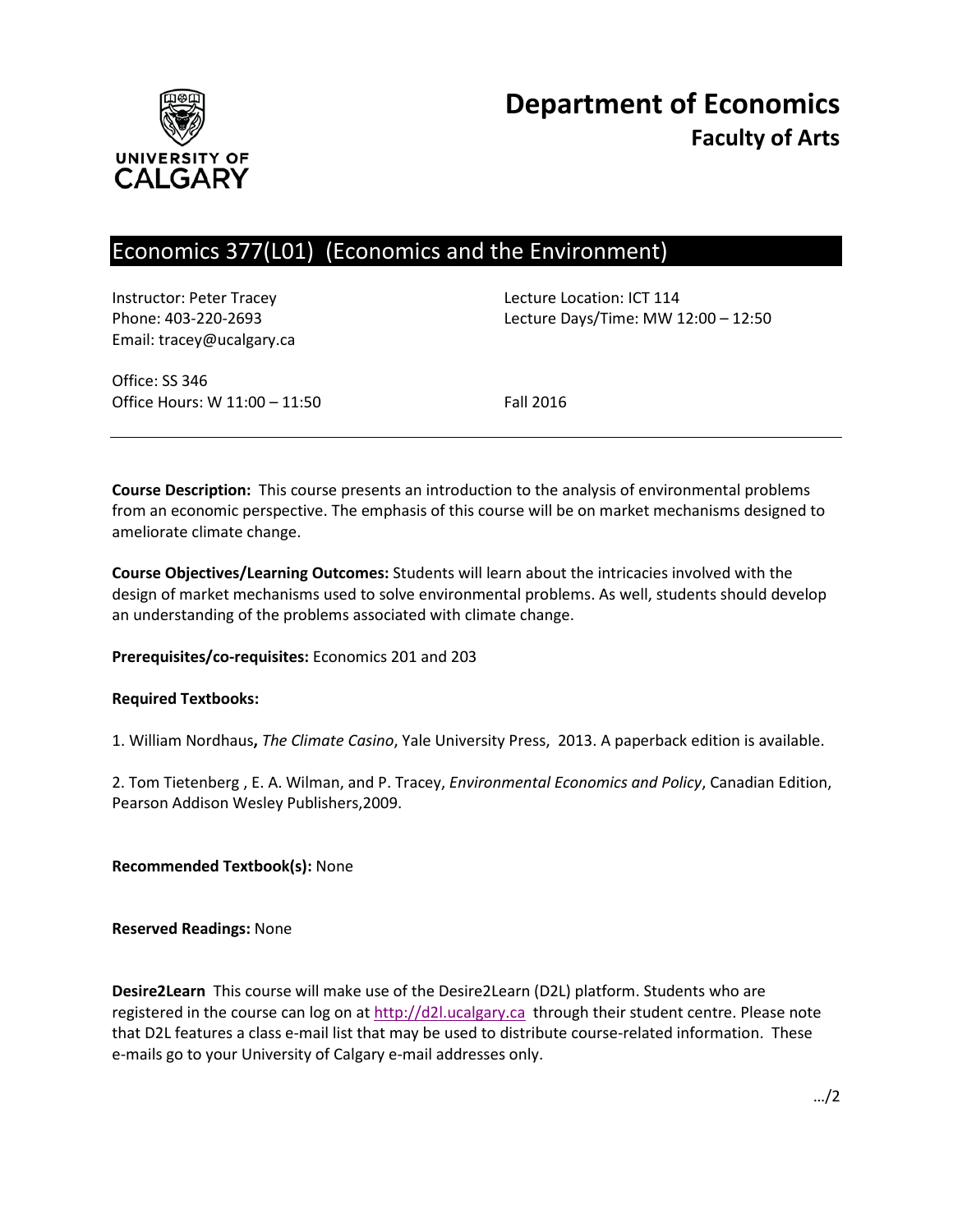Your course grade will be computed using two methods:

| Method 1 - | Midterm Test | 30% | Wednesday October 12, 2016         |
|------------|--------------|-----|------------------------------------|
|            | Assignment   | 20% | Wednesday, November 2, 2016        |
|            | Final Exam   | 50% | Date set by the Registrar's Office |
| Method 2 - | Assignment   | 20% | Wednesday, November 2, 2016        |
|            | Final Exam   | 80% | Date set by the Registrar's Office |

You will receive the higher of the grades computed using these two methods. In order to qualify for Method 2 of the Grading System students must write the Midterm exam. Students should be aware that no "make-up" midterms will be given. Any student, who finds it necessary to miss the midterm exam must notify the instructor in advance and produce a valid medical certificate, or other required documentation in order to have the weighting transferred to the final examination.

### **Grade Determination and Final Examination Details**

Department of Economics Criteria for Letter Grades. Economics professors use the following criteria when assigning letter grades:

| Grade | Grade<br>Point<br>Value | Description                                                                                            | Grade | Grade<br>Point<br>Value | Description                                                                                                                                                 |
|-------|-------------------------|--------------------------------------------------------------------------------------------------------|-------|-------------------------|-------------------------------------------------------------------------------------------------------------------------------------------------------------|
| $A+$  | 4.00                    | Outstanding                                                                                            | C+    | 2.30                    |                                                                                                                                                             |
| A     | 4.00                    | Excellent-superior performance,<br>showing-comprehensive<br>understanding of subject matter            | C     | 2.00                    | Satisfactory - basic understanding of<br>the subject matter                                                                                                 |
| A-    | 3.70                    |                                                                                                        | $C -$ | 1.70                    | Receipt of a grade point average of<br>1.70 may not be sufficient for<br>promotion or graduation. (See<br>individual undergraduate faculty<br>regulations.) |
| $B+$  | 3.30                    |                                                                                                        | D+    | 1.00                    |                                                                                                                                                             |
| B.    | 3.00                    | Good - clearly above average<br>performance with knowledge of<br>subject matter generally<br>complete. | D     | 1.00                    | Minimal pass - marginal<br>performance; generally insufficient<br>preparation for subsequent courses<br>in the same subject.                                |
| $B -$ | 2.70                    |                                                                                                        | F     | $\mathbf 0$             | Fail - unsatisfactory performance or<br>failure to meet course requirements                                                                                 |
|       |                         |                                                                                                        |       | $\mathbf{0}$            | Incomplete - unsatisfactory (effective<br>January 2007)                                                                                                     |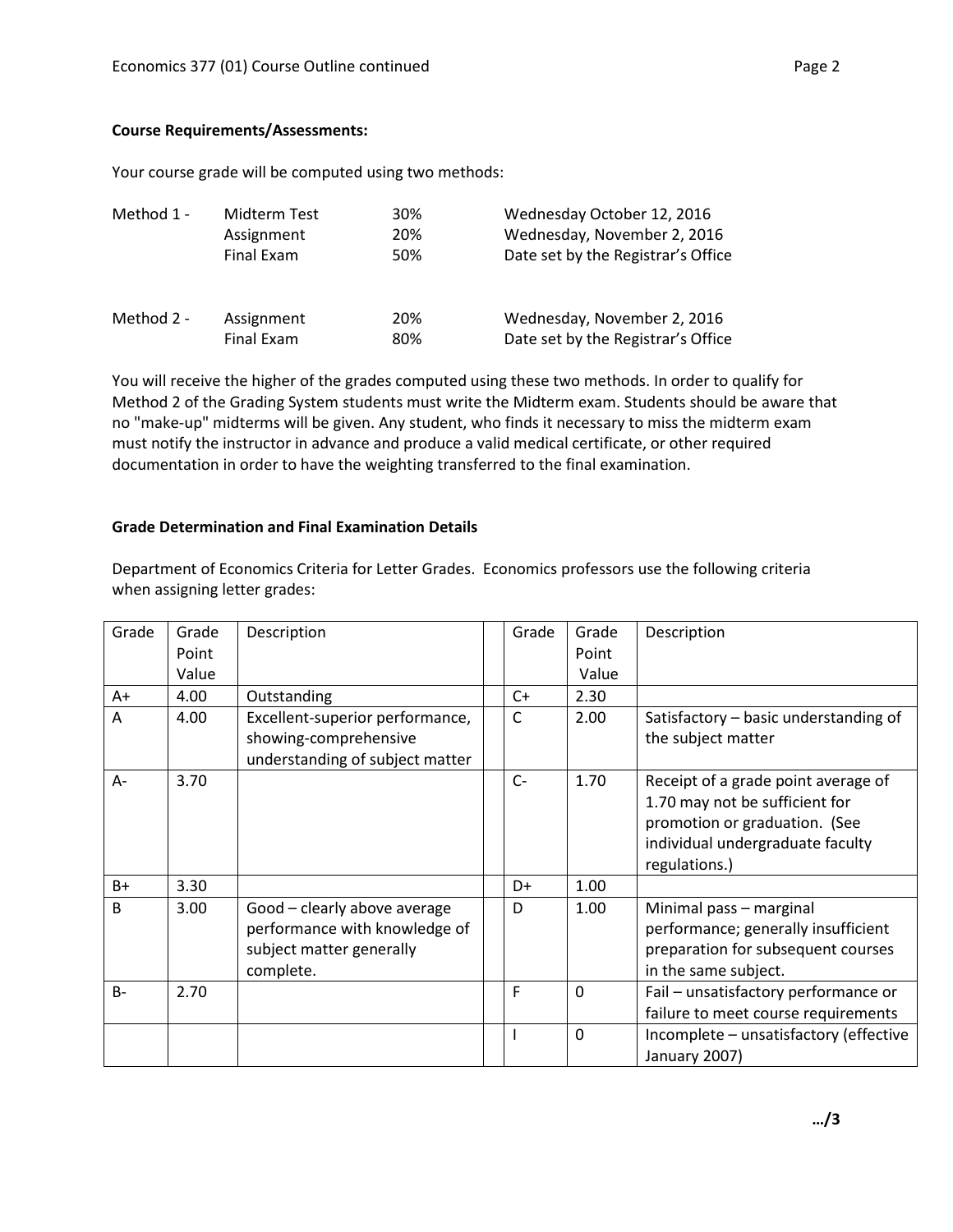| A+   | $97 - 100$ | В  | $79 - 83$ | $C-$ | $60 - 65$ |
|------|------------|----|-----------|------|-----------|
| А    | $92 - 96$  | B- | 76 - 78   | D+   | $55 - 59$ |
| А-   | $89 - 91$  | C+ | $73 - 75$ |      | $50 - 54$ |
| $B+$ | 84 - 88    |    | $66 - 72$ |      | $0 - 49$  |

#### **Grading Scale**

A passing grade on any particular component of the course is not required for a student to pass the course as a whole.

There will be a Registrar scheduled final examination, held in a classroom. It will last for 2 hours. Nonprogrammable calculators WILL be allowed during the writing of the test and the final examination.

Tests and exams Will Not contain multiple choice questions. They will contain problems and may also contain essay style questions.

#### **Reappraisal of Grades**

**For reappraisal of graded term work, see Calendar I.2 <http://www.ucalgary.ca/pubs/calendar/current/i-2.html>**

# **For reappraisal of final grade, see Calendar I.3 <http://www.ucalgary.ca/pubs/calendar/current/i-3.html>**

A student who feels that a piece of graded term work (e.g., term paper, essay, test) has been unfairly graded, may have the work re-graded as follows. The student shall discuss the work with the instructor within 7 days of being notified about the mark or of the item's return to the class; no reappraisal of term work is permitted after the 7 days. If not satisfied, the student shall immediately take the matter to the Head of the department offering the course, who will arrange for a reassessment of the work within the next 7 days. The reappraisal of term work may cause the grade to be raised, lowered, or to remain the same. If the student is not satisfied with the decision and wishes to appeal, the student shall address a letter of appeal to the Dean of the faculty offering the course within 7 days of the unfavourable decision. In the letter, the student must clearly and fully state the decision being appealed, the grounds for appeal, and the remedies being sought, along with any special circumstances that warrant an appeal of the reappraisal. The student should include as much written documentation as possible.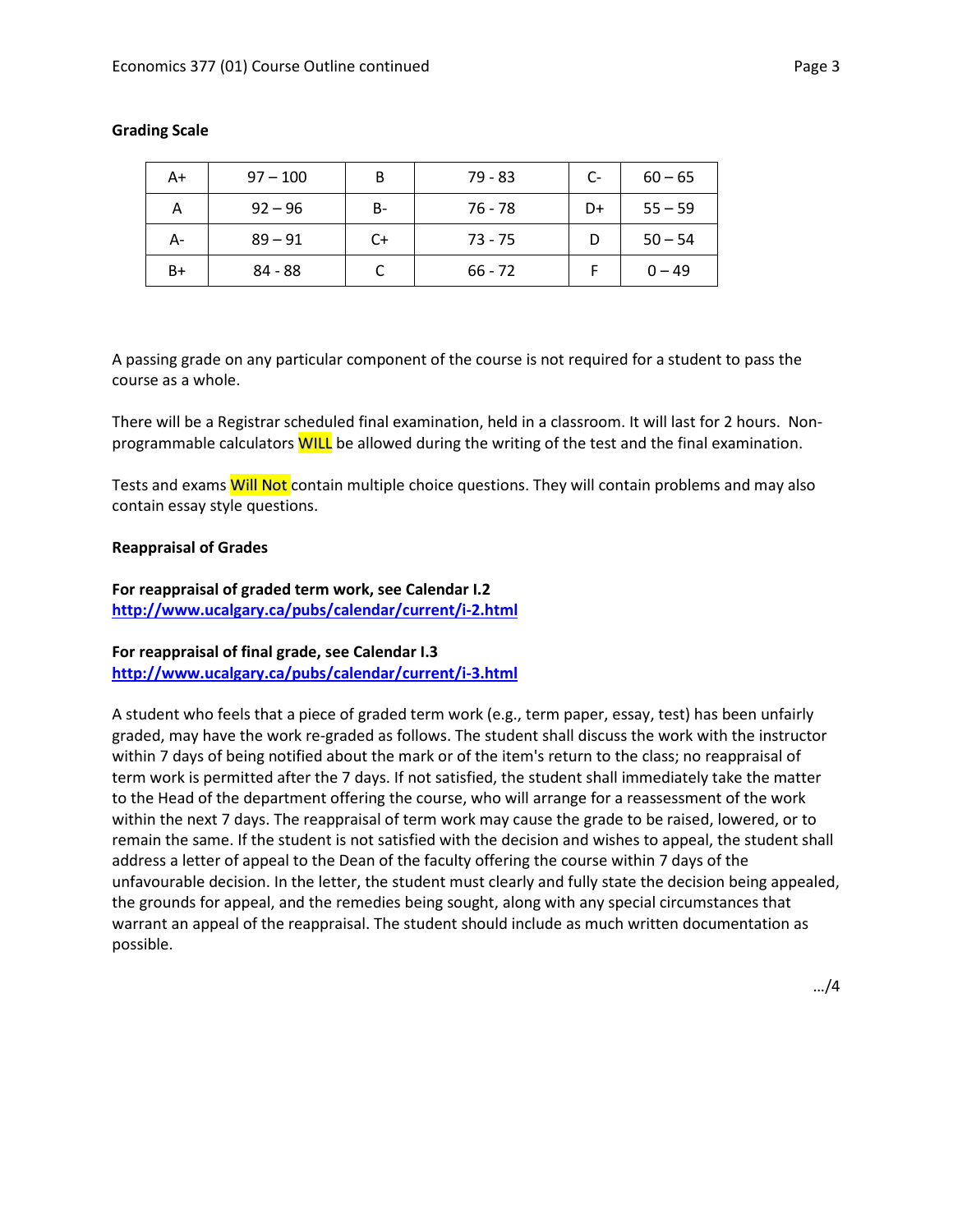Intellectual honesty is the cornerstone of the development and acquisition of knowledge and requires that the contribution of others be acknowledged. Consequently, plagiarism or cheating on any assignment is regarded as an extremely serious academic offense. Plagiarism involves submitting or presenting work in a course as if it were the student's own work done expressly for that particular course when, in fact, it is not. Students should examine sections of the University Calendar that present a Statement of Intellectual Honesty and definitions and penalties associated with Plagiarism/Cheating/Other Academic Misconduct,

<http://www.ucalgary.ca/pubs/calendar/current/k-2.html>

### **Academic Accommodation**

Students seeking an accommodation based on disability or medical concerns should contact Student Accessibility Services; SAS will process the request and issue letters of accommodation to instructors. For additional information on support services and accommodations for students with disabilities Visit [www.ucalgary.ca/access/.](http://www.ucalgary.ca/access/)

Students who require an accommodation in relation to their coursework based on a protected ground other than disability should communicate this need in writing to their Instructor. The full policy on Student Accommodations is available at [http://www.ucalgary.ca/policies/files/policies/student](http://www.ucalgary.ca/policies/files/policies/student-accommodation-policy.pdf)[accommodation-policy.pdf](http://www.ucalgary.ca/policies/files/policies/student-accommodation-policy.pdf)

# **Absence from a Quiz/Test/Exam**

THERE WILL BE NO MAKEUP OR DEFERRED QUIZZES/TESTS/EXAMS under any circumstances, nor may the quizzes/tests/exams be written early. Students unable to write the quizzes/tests/exams because of documented illness, family emergency, religious observance, or university-sanctioned event will have the weight shifted to the final examination; otherwise a grade of zero will be assigned. If a student cannot write their final exam on the date assigned by the Registrar's Office, they need to apply for a deferred exam [www.ucalgary.ca/registrar/exams/deferred\\_final](http://www.ucalgary.ca/registrar/exams/deferred_final) Under no circumstance will this be accommodated by the department.

### **Notes:**

- 1. Students should be aware of the academic regulations outlined in The University of Calgary Calendar.
- 2. Examinations will not be given prior to the scheduled date.
- 3 **Students will not be given extra time to complete the midterm test and the final exam.**
- 4. **If numerical questions appear on the midterm test and the final exam, they require numerical answers.**
- 5. **The classroom is a No-cell-phone-zone. The use of cell phones for any purpose in class is prohibited. Computers may only be used for note-taking purposes.**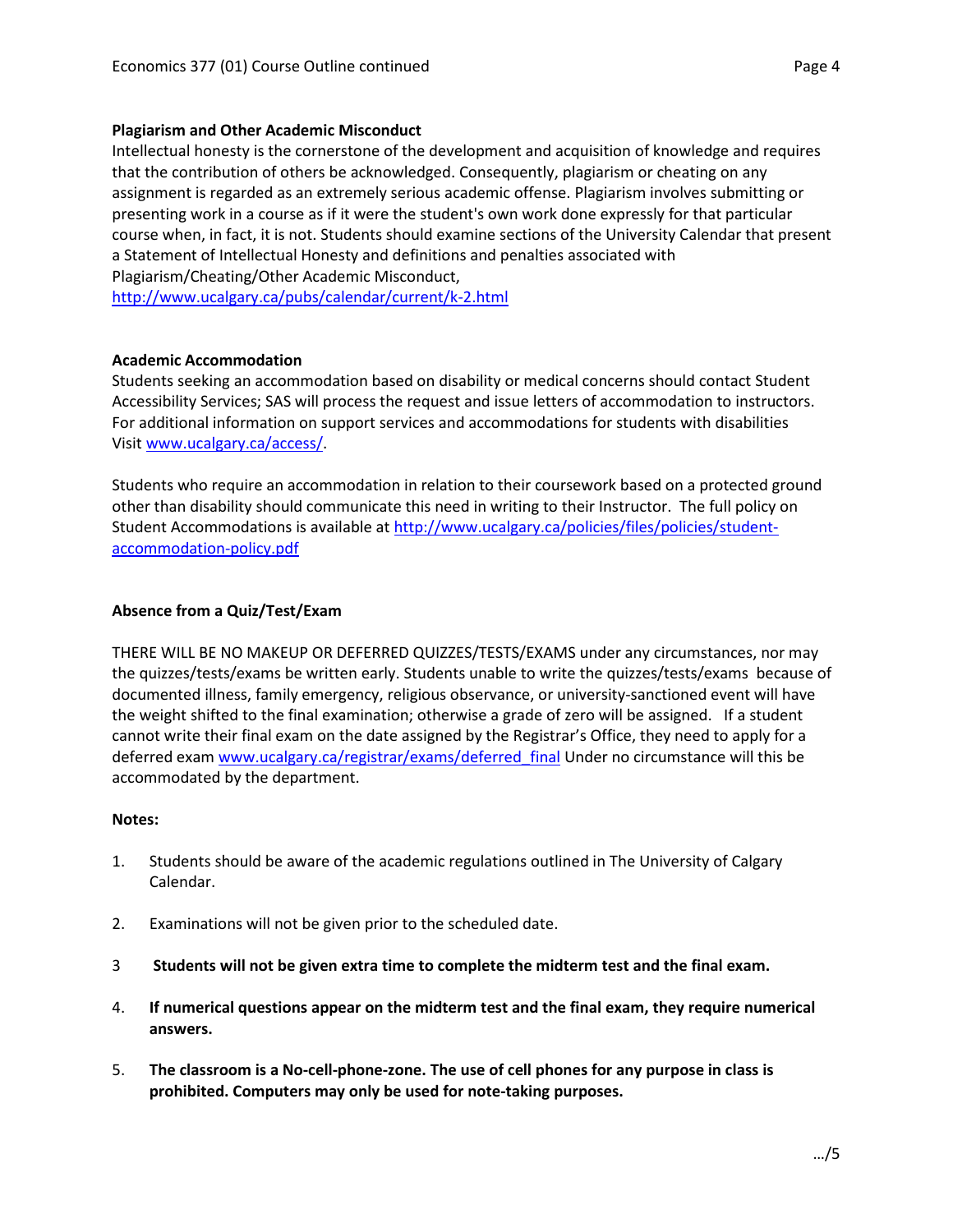- 6. **The test and the final exam must be written in ink. The assignment must be typed or written in ink. Writing in pencil is not allowed on the assignment, the midterm test, and the final exam.**
- 7. Students will be responsible for all material covered in class and in the textbook, unless the instructor states otherwise.
- 8. Please note that the following types of emails will receive no response: emails not addressed to anyone in particular; emails where the recipient's name is not spelled correctly; anonymous emails; emails which do not specify the course and section in which you are registered; and, emails involving questions that are specifically addressed on the course outline.

# **Important Dates**

Please check:<http://www.ucalgary.ca/pubs/calendar/current/academic-schedule.html>

Students' Union Vice-President Academic: Phone: 403-220-3911 E-mail [suvpaca@ucalgary.ca](mailto:subpaca@ucalgary.ca)

Students' Union Faculty Representative (Arts) Phone: 403-220-3913 Office: MSC 251 E-mail [arts1@su.ucalgary.ca](mailto:arts1@su.ucalgary.ca) [arts2@su.ucalgary.ca,](mailto:arts2@su.ucalgary.ca) [arts3@su.ucalgary.ca,](mailto:arts3@su.ucalgary.ca) [arts4@su.ucalgary.ca](mailto:arts4@su.ucalgary.ca)

Society of Undergraduates in Economics (S.U.E.): [www.ucalgary.ca/sue](http://www.fp.ucalgary.ca/econ)

Society of Undergraduates in Economics is a student run organization whose main purpose is to assist undergraduate economics students succeed both academically and socially at the University of Calgary. Services include access to the exam bank, career partnerships with the Career Centre through hosting industry nights and information sessions, recognizing achievements in teaching, and organizing social events for members. They invite you to join by contacting [sue@ucalgary.ca.](mailto:sue@ucalgary.ca)

### *Faculty of Arts Program Advising and Student Information Resources*

- Have a question, but not sure where to start? The Arts Students' Centre is your information resource for everything in Arts! Drop in at SS102, call them at 403-220-3580 or email them at [artsads@ucalgary.ca.](mailto:artsads@ucalgary.ca) You can also visit the Faculty of Arts website at <http://arts.ucalgary.ca/undergraduate> which has detailed information on common academic concerns, including program planning and advice.
- For registration (add/drop/swap), paying fees and assistance with your Student Centre, contact Enrolment Services at 403-210-ROCK [7625] or visit them in the MacKimmie Library Block.
- Online writing resources are available at *<http://www.ucalgary.ca/ssc/resources/writing-support>*

### **Evacuation Assembly Point**

In case of an emergency evacuation during class, students must gather at the designated assembly point nearest to the classroom. The list of assembly points is found at [www.ucalgary.ca/emergencyplan/assemblyponts](http://www.ucalgary.ca/emergencyplan/assemblyponts)